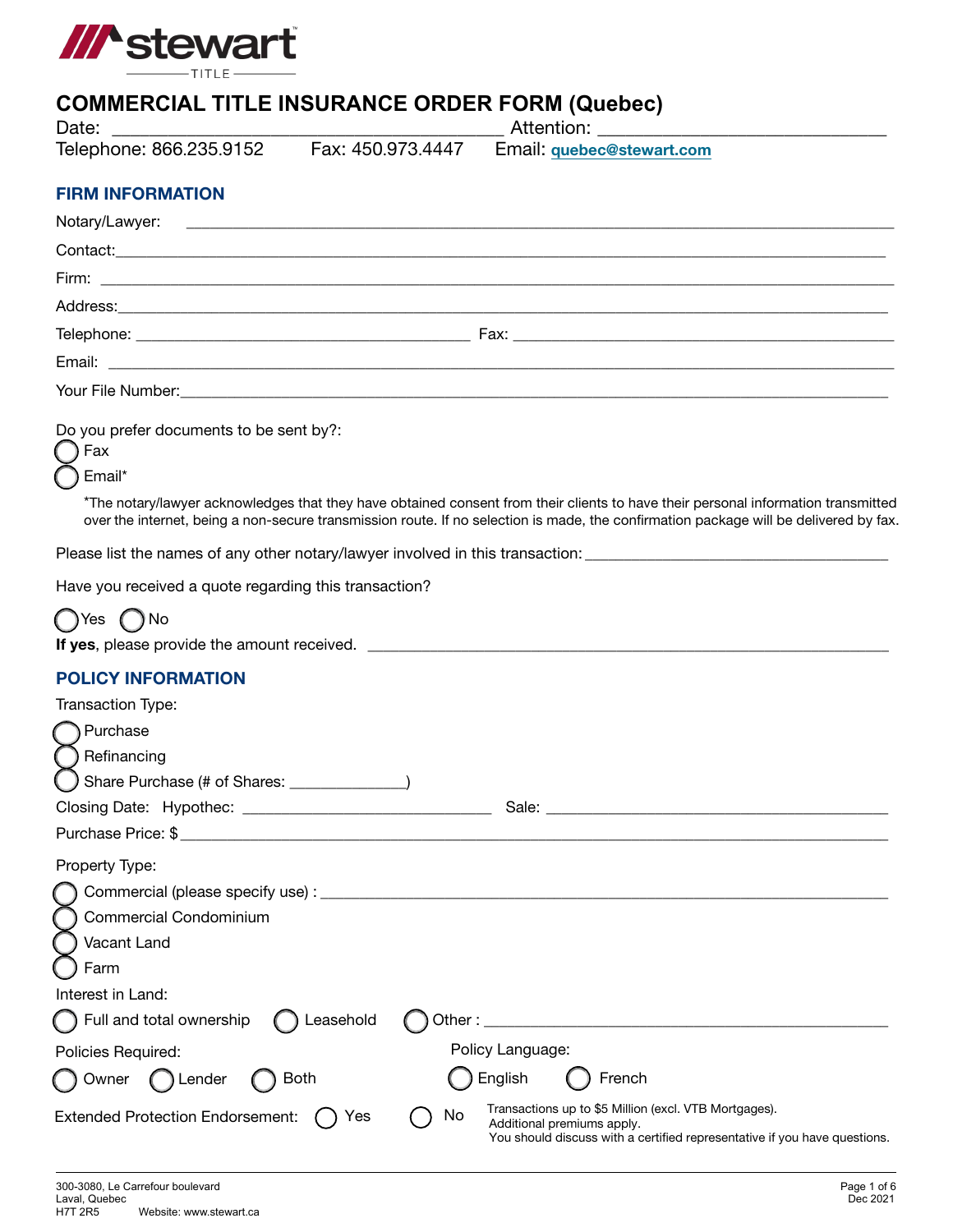#### **OWNER / PROPERTY INFORMATION**

Purchaser / Borrower Name(s): (as they will appear in the deeds)

If corporation, please provide name(s) of corporate signing officer(s):

Current Vendor Name(s) : (if a purchase)

If corporation, please provide name(s) of corporate signing officer(s):

Municipal Address of Property to be Insured : (for additional properties, please attach a list of the other properties)

\_\_\_\_\_\_\_\_\_\_\_\_\_\_\_\_\_\_\_\_\_\_\_\_\_\_\_\_\_\_\_\_\_\_\_\_\_\_\_\_\_\_\_\_\_\_\_\_\_\_\_\_\_\_\_\_\_\_\_\_\_\_\_\_\_\_\_\_\_\_\_\_\_\_\_\_\_\_\_\_\_\_\_\_\_\_\_\_\_\_\_\_\_\_\_\_\_\_\_\_\_\_\_\_\_\_\_

\_\_\_\_\_\_\_\_\_\_\_\_\_\_\_\_\_\_\_\_\_\_\_\_\_\_\_\_\_\_\_\_\_\_\_\_\_\_\_\_\_\_\_\_\_\_\_\_\_\_\_\_\_\_\_\_\_\_\_\_\_\_\_\_\_\_\_\_\_\_\_\_\_\_\_\_\_\_\_\_\_\_\_\_\_\_\_\_\_\_\_\_\_\_\_\_\_\_\_\_\_\_\_\_\_\_\_

\_\_\_\_\_\_\_\_\_\_\_\_\_\_\_\_\_\_\_\_\_\_\_\_\_\_\_\_\_\_\_\_\_\_\_\_\_\_\_\_\_\_\_\_\_\_\_\_\_\_\_\_\_\_\_\_\_\_\_\_\_\_\_\_\_\_\_\_\_\_\_\_\_\_\_\_\_\_\_\_\_\_\_\_\_\_\_\_\_\_\_\_\_\_\_\_\_\_\_\_\_\_\_\_\_\_\_

\_\_\_\_\_\_\_\_\_\_\_\_\_\_\_\_\_\_\_\_\_\_\_\_\_\_\_\_\_\_\_\_\_\_\_\_\_\_\_\_\_\_\_\_\_\_\_\_\_\_\_\_\_\_\_\_\_\_\_\_\_\_\_\_\_\_\_\_\_\_\_\_\_\_\_\_\_\_\_\_\_\_\_\_\_\_\_\_\_\_\_\_\_\_\_\_\_\_\_\_\_\_\_\_\_\_\_

\_\_\_\_\_\_\_\_\_\_\_\_\_\_\_\_\_\_\_\_\_\_\_\_\_\_\_\_\_\_\_\_\_\_\_\_\_\_\_\_\_\_\_\_\_\_\_\_\_\_\_\_\_\_\_\_\_\_\_\_\_\_\_\_\_\_\_\_\_\_\_\_\_\_\_\_\_\_\_\_\_\_\_\_\_\_\_\_\_\_\_\_\_\_\_\_\_\_\_\_\_\_\_\_\_\_\_

Legal Description of Property to be Insured :

Lot number:

Cadastre:

Registration division: \_

If a Part of Lot:

Please provide the legal description or the registration number of the last deed containing the correct legal description:

| Legal Access to the property (vehicular and pedestrian) is via: | Unknown |
|-----------------------------------------------------------------|---------|
|-----------------------------------------------------------------|---------|

\_\_\_\_\_\_\_\_\_\_\_\_\_\_\_\_\_\_\_\_\_\_\_\_\_\_\_\_\_\_\_\_\_\_\_\_\_\_\_\_\_\_\_\_\_\_\_\_\_\_\_\_\_\_\_\_\_\_\_\_\_\_\_\_\_\_\_\_\_\_\_\_\_\_\_\_\_\_\_\_\_\_\_\_\_\_\_\_\_\_\_\_\_\_\_\_\_\_\_\_\_\_\_\_\_\_\_

### **(over \$10M Transactions)**

#### **HYPOTHEC INFORMATION**

(For additional Lender Policies, please attach a separate page) (If the hypothec blankets over additional properties, please complete and attach a separate list of the other properties)

| Hypothec in favour of the vendor (balance of the sale price)                                                                                                                                                                                                                                |                                                      |  |  |  |
|---------------------------------------------------------------------------------------------------------------------------------------------------------------------------------------------------------------------------------------------------------------------------------------------|------------------------------------------------------|--|--|--|
| Hypothec Amount: \$                                                                                                                                                                                                                                                                         |                                                      |  |  |  |
| $\bigcap$ 1st $\bigcap$ 2nd $\bigcap$ 3rd<br>Priority:<br>$( )$ 4th                                                                                                                                                                                                                         |                                                      |  |  |  |
| Loan Reference Number <b>Example 2018</b>                                                                                                                                                                                                                                                   | Loan to value ratio is 75% or less: $\bigcirc$ Yes ( |  |  |  |
| If it is a private lender providing the hypothec:                                                                                                                                                                                                                                           |                                                      |  |  |  |
|                                                                                                                                                                                                                                                                                             |                                                      |  |  |  |
| Is the hypothec being used for the purpose of financing construction/development/ renovations or Is the hypothec<br>securing a construction take out loan?<br>or                                                                                                                            |                                                      |  |  |  |
| Was there construction/renovation recently completed on the land, Is the property currently under construction and/or<br>has work already been started to facilitate future development (i.e. Architect drawings, engineering plans, layout plans)?<br>$\bigcap$ Yes $\bigcap$ No           |                                                      |  |  |  |
| If yes, is coverage for legal hypothecs of persons having taken part in the construction or renovation of an immovable<br>required? (lender only; please note that this coverage is not available for private lenders and for the initial financing of<br>condominium development projects) |                                                      |  |  |  |
| ◯ Yes ◯ No (An exception to this effect shall appear in Schedule B of the policy)                                                                                                                                                                                                           |                                                      |  |  |  |
| Is the hypothec being advanced in stages? OYes ONo                                                                                                                                                                                                                                          |                                                      |  |  |  |
|                                                                                                                                                                                                                                                                                             |                                                      |  |  |  |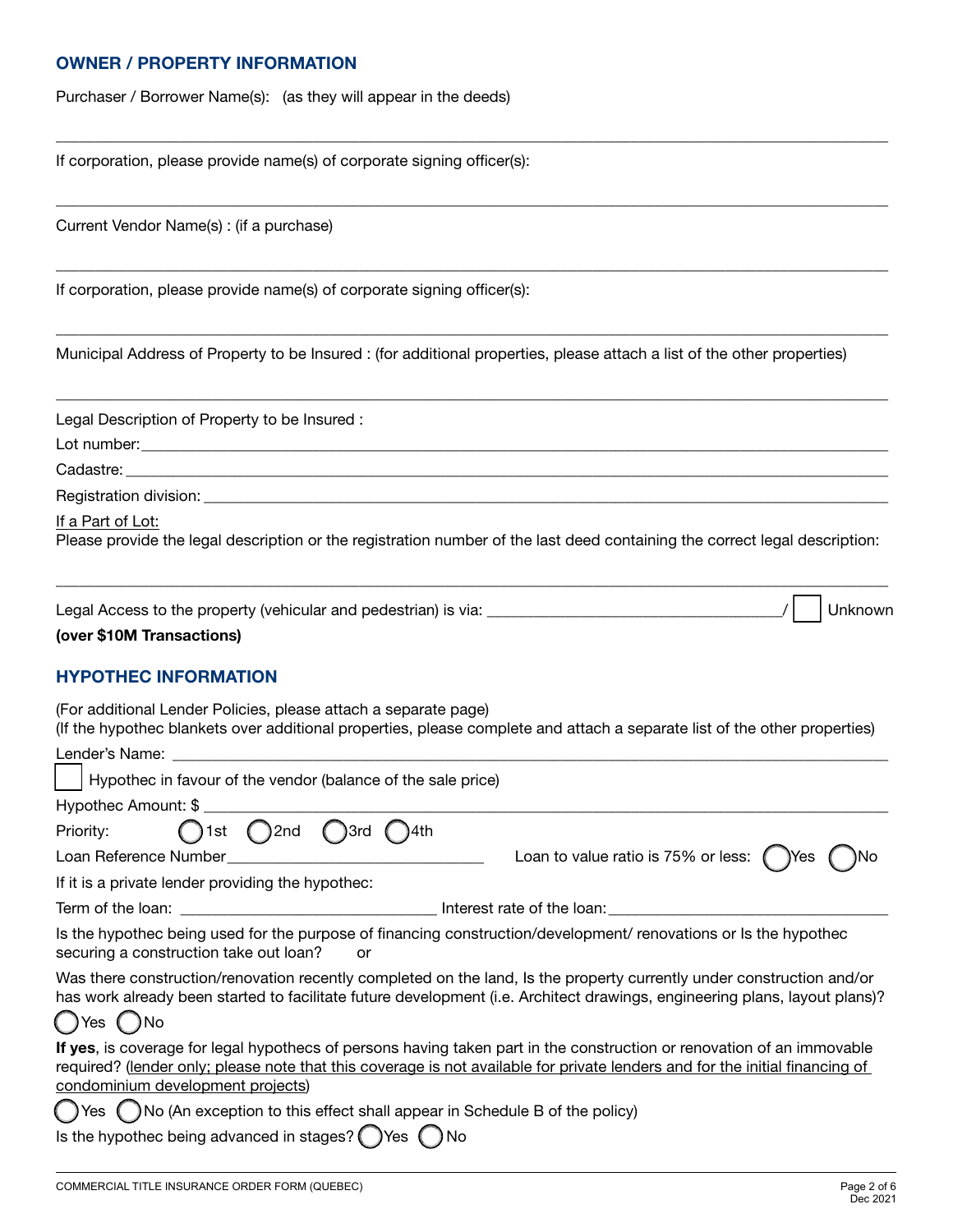Do you want the Post Date of Policy Super Priority Lien Endorsement\* (additional premium applies)? () Yes () No

If yes, please answer the following:

Are there any governmental liens registered on title?

| Yes | ≠No |
|-----|-----|
|     |     |

- a) If "NO" Is the borrower in arrears of any payments of PST/QST (or similar tax) or governmental source deductions? ( ) Yes ( ) No ( ) Unknown
- b) For private lender commercial if the answer to (a) above was "No" or "Unknown": Have you (or will you prior to closing ) obtained a statutory declaration from the borrower confirming that all PST/QST (or similar tax) or governmental source deductions are paid to date?  $\bigcirc$  Yes  $\bigcirc$  No

\*The Post Date of Policy Super Priority Lien Endorsement is not available for vendor take-back mortgages (VTB) or commercial private lenders that are not 1<sup>st</sup> or 2<sup>nd</sup> priority. For commercial private lenders, a borrower statutory declaration confirming remittances are current will be required.

## **TITLE SEARCH RESULTS**

|                                                                                                                                                                         | How long has the borrower and/or Vendor owned the property? |                                                                                                                       |  |  |
|-------------------------------------------------------------------------------------------------------------------------------------------------------------------------|-------------------------------------------------------------|-----------------------------------------------------------------------------------------------------------------------|--|--|
| In your opinion, are there any adverse matters affecting title? $\bigcap$ Yes<br>no                                                                                     |                                                             |                                                                                                                       |  |  |
| If yes, please explain:                                                                                                                                                 |                                                             |                                                                                                                       |  |  |
| (over \$10M Transactions)                                                                                                                                               |                                                             | Have agreements, restrictive covenants and conditions been complied with? $\bigcap$ Yes<br>None found on title<br>No. |  |  |
| <b>Existing Hypothecs:</b>                                                                                                                                              |                                                             |                                                                                                                       |  |  |
| No Existing Hypothecs on Title                                                                                                                                          |                                                             |                                                                                                                       |  |  |
| To Be Discharged (please specify below which hypothecs are being reimbursed and discharged with the proceeds of<br>the present transaction)                             |                                                             |                                                                                                                       |  |  |
| <b>Registration Number</b>                                                                                                                                              | <b>Registration Date</b>                                    | Type of hypothec                                                                                                      |  |  |
|                                                                                                                                                                         |                                                             |                                                                                                                       |  |  |
|                                                                                                                                                                         |                                                             |                                                                                                                       |  |  |
|                                                                                                                                                                         |                                                             |                                                                                                                       |  |  |
|                                                                                                                                                                         |                                                             | Remaining on Title (please list the details below, and add a separate sheet if required)                              |  |  |
|                                                                                                                                                                         |                                                             |                                                                                                                       |  |  |
|                                                                                                                                                                         |                                                             |                                                                                                                       |  |  |
|                                                                                                                                                                         |                                                             |                                                                                                                       |  |  |
| Registration number: ____________<br>Priority:<br>1st -                                                                                                                 | $\bigcap$ 2nd $\bigcap$ 3rd                                 | Is it reimbursed (paid)? \\ Yes<br>つNo                                                                                |  |  |
| <b>CERTIFICATE OF LOCATION INFORMATION</b>                                                                                                                              |                                                             |                                                                                                                       |  |  |
| Do you have a certificate of location? $\bigcirc$ Yes (please provide a copy of the certificate of location) $\bigcirc$ No                                              |                                                             |                                                                                                                       |  |  |
| If yes, does the certificate of location disclose any defects OR are you aware of any changes made since the date of the<br>certificate of location?<br>$( )$ Yes<br>No |                                                             |                                                                                                                       |  |  |
| If yes, please explain:                                                                                                                                                 |                                                             |                                                                                                                       |  |  |

\_\_\_\_\_\_\_\_\_\_\_\_\_\_\_\_\_\_\_\_\_\_\_\_\_\_\_\_\_\_\_\_\_\_\_\_\_\_\_\_\_\_\_\_\_\_\_\_\_\_\_\_\_\_\_\_\_\_\_\_\_\_\_\_\_\_\_\_\_\_\_\_\_\_\_\_\_\_\_\_\_\_\_\_\_\_\_\_\_\_\_\_\_\_\_\_\_\_\_\_\_\_\_\_\_\_\_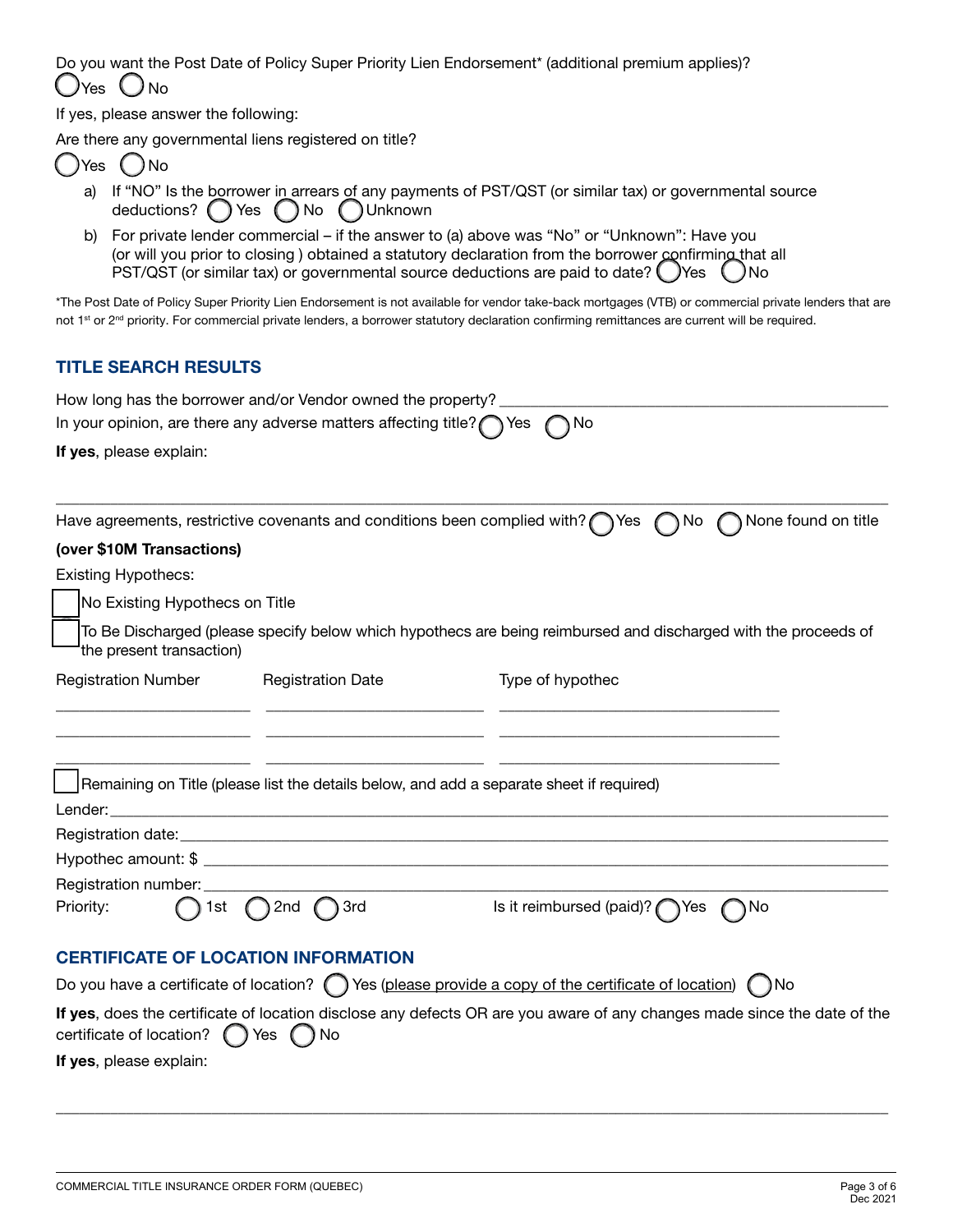| Regarding the defects disclosed in the certificate of location:                                                                                                                                     |                                          |  |
|-----------------------------------------------------------------------------------------------------------------------------------------------------------------------------------------------------|------------------------------------------|--|
| 1. Have the structures existed for more than 2 years?                                                                                                                                               |                                          |  |
| 2. To your knowledge, have any notices been received or are there any<br>ongoing disputes regarding the defects?                                                                                    | Yes                                      |  |
| 3. To your knowledge, have any steps been taken or will any steps be taken to<br>correct the defects?                                                                                               | Yes                                      |  |
| Is the property contiguous (i.e. there are no gaps between each separate lot)?<br>(over \$10M Transactions)                                                                                         |                                          |  |
| <b>Post Date of Policy Commercial Lender Endorsement:</b><br>Additional premium applies. Available for institutional lenders only in 1st and/or 2nd priority; not<br>available for private lenders. | ) Yes                                    |  |
| <b>OFF-TITLE SEARCH RESULTS</b><br>Please refer to our commercial search requirements (available on request or on<br>our website).                                                                  |                                          |  |
| <b>Tax Search Results:</b>                                                                                                                                                                          |                                          |  |
| ◯ Paid to date ◯ Arrears to be paid from closing funds ◯ Other (specify):                                                                                                                           |                                          |  |
| Does the legal description describe the same property as that identified on the assessment r<br>$\bigcap$ Yes $\bigcap$ No                                                                          |                                          |  |
| <b>Utility Search Results:</b>                                                                                                                                                                      |                                          |  |
| $\bigcirc$ Paid to date $\bigcirc$ Arrears to be paid from closing funds $\bigcirc$ Not applicable                                                                                                  |                                          |  |
| Common Expenses and Special Contributions: (if a commercial condominium)                                                                                                                            |                                          |  |
| ◯ Paid to date ◯ Arrears to be paid from closing funds ◯ Not required : refinance under \$50 million                                                                                                |                                          |  |
| <b>Building/Zoning Search:</b>                                                                                                                                                                      |                                          |  |
| 1. Has a building/zoning search been completed?                                                                                                                                                     |                                          |  |
| 2. If yes, are the search results clear?                                                                                                                                                            | )No                                      |  |
| If you are ordering a policy for the lender and the borrower is a corporation:                                                                                                                      | Not applicable                           |  |
| 1. Has the corporate borrowing resolution for the borrower has been obtained<br>or will be obtained before closing?                                                                                 | $\overline{\phantom{0}}$<br>Yes<br>( )No |  |
| 2. Have you confirmed that the borrower has the authority to enter into this hypothec?                                                                                                              | Yes<br>– JNo                             |  |
| If the borrower/purchaser and the vendor are corporations:                                                                                                                                          | Not applicable                           |  |
| 1. Have there been any recent changes (within the last 12 months) of any<br>officers/directors?                                                                                                     |                                          |  |
| 2. Has the corporate profile been obtained or will it be obtained before closing<br>(i.e. search at the REQ)?                                                                                       | ⊃Yes ○No<br>つYes ○No                     |  |
| <b>ADDITIONAL QUESTIONS</b>                                                                                                                                                                         |                                          |  |
| (Please note that additional information or documents may be required in accordance with your answers)                                                                                              |                                          |  |
| FOR ALL TRANSACTIONS:                                                                                                                                                                               |                                          |  |

- 1. Will you be obtaining, verifying Canadian/Provincial government issued photo ID of the parties prior to closing and keeping a legible copy in your file?  $\bigcup$  Yes  $\bigcap$  No
- 2. Do you know the vendor? (for a purchase only)  $\bigcirc$   $\bigcirc$   $\bigcirc$   $\bigcirc$   $\bigcirc$   $\bigcirc$   $\bigcirc$   $\bigcirc$   $\bigcirc$   $\bigcirc$   $\bigcirc$   $\bigcirc$   $\bigcirc$
- 3. Do you know the borrower or the purchaser?  $\bigcup$  Yes
- 4. Is a real estate broker involved in the present transaction? (for a purchase only)  $\bigcirc$  Yes  $\bigcirc$  No

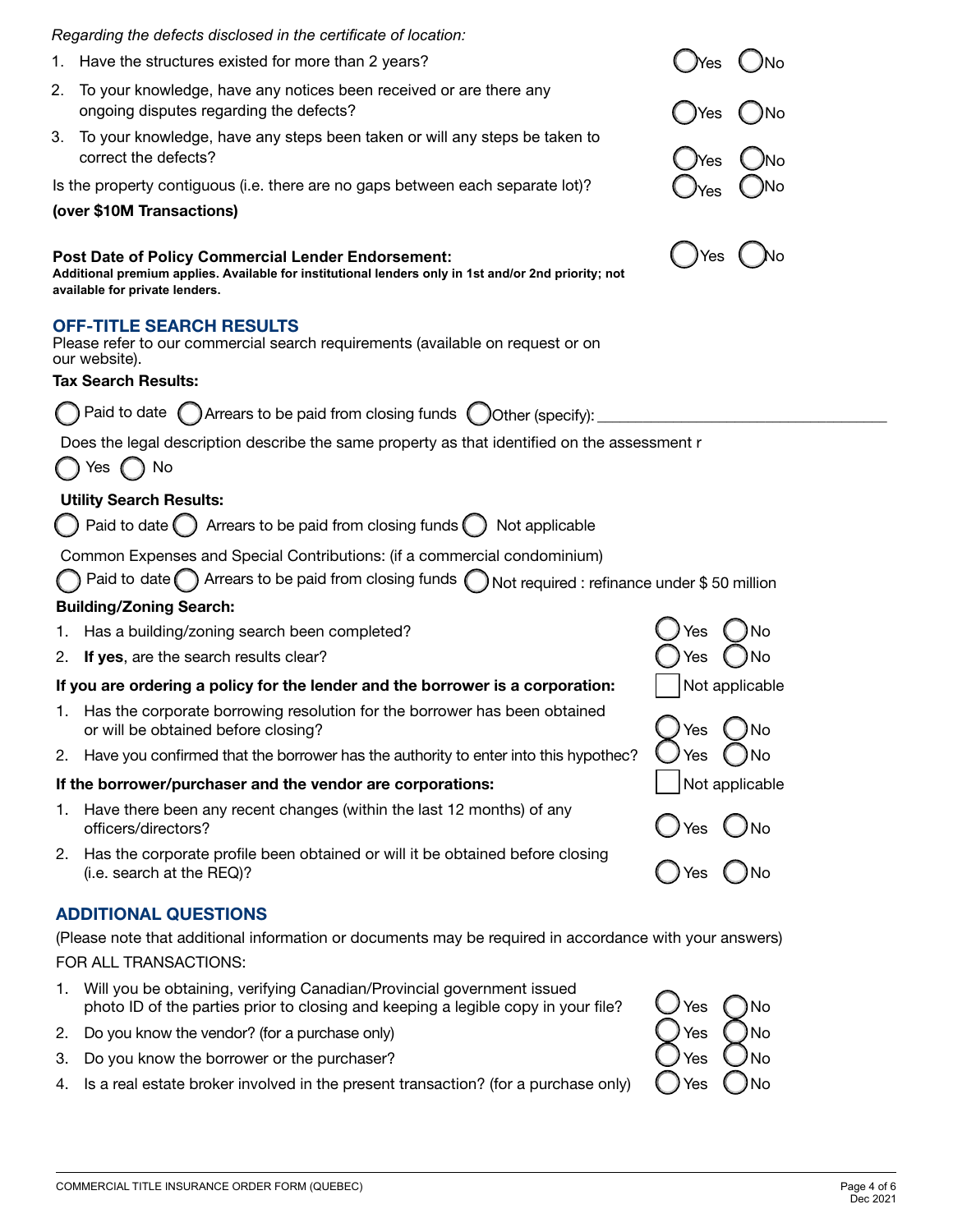| 5. | <b>FOR A REFINANCING ONLY:</b> Is a power of attorney/mandate for the borrower(s)<br>being used in the present transaction?                                                                                                                                                                                                                                                                                     | Yes \ | ) No          |
|----|-----------------------------------------------------------------------------------------------------------------------------------------------------------------------------------------------------------------------------------------------------------------------------------------------------------------------------------------------------------------------------------------------------------------|-------|---------------|
|    | If yes:                                                                                                                                                                                                                                                                                                                                                                                                         |       |               |
|    | a. Is the power of attorney notarized (not revoked)?                                                                                                                                                                                                                                                                                                                                                            | Yes   | No            |
|    | b. Are the remaining proceeds of the refinancing being made                                                                                                                                                                                                                                                                                                                                                     |       |               |
|    | payable to anyone OTHER than the mandator?                                                                                                                                                                                                                                                                                                                                                                      | Yes   | $\bigcup$ No  |
| 6. | Have there been any transfers of title or discharges of hypothecs<br>registered within the last 6 months of the present transaction?                                                                                                                                                                                                                                                                            | ) Yes | $\bigcirc$ No |
|    | If yes, what was the nature of the transfer or discharge?                                                                                                                                                                                                                                                                                                                                                       |       |               |
|    | On what date did it occur?                                                                                                                                                                                                                                                                                                                                                                                      |       |               |
| 7. | Has another title insurance company refused to issue a title insurance<br>policy for this transaction?                                                                                                                                                                                                                                                                                                          | Yes   | $\bigcup$ No  |
|    | If yes, please explain:                                                                                                                                                                                                                                                                                                                                                                                         |       |               |
| 8. | Is a Private Lender providing the new hypothec?                                                                                                                                                                                                                                                                                                                                                                 | Yes   | No            |
| 9. | Is the property hypothec free? (presently no hypothecs on title)                                                                                                                                                                                                                                                                                                                                                | ⁄es   | No            |
|    | 10. Is the property vacant land?                                                                                                                                                                                                                                                                                                                                                                                | Yes   | )No           |
|    | 11. Is the transfer between connected persons, between persons of the same family,<br>between spouses, between co-owners, between legatees of a succession,<br>between a trustee to a beneficiary or between a legal person to its directors?                                                                                                                                                                   | Yes   | No            |
|    | For a purchase                                                                                                                                                                                                                                                                                                                                                                                                  |       |               |
| 1. | Will the money serving for the purchase transaction transit in your trust account?                                                                                                                                                                                                                                                                                                                              | ()Yes | ( )No         |
| 2. | Is any part or all of the proceeds of the sale paid to a party other than the<br>vendor or to pay the reimbursement of the existing loan, notary/lawyer fees,<br>brokerage fees, land surveyor fees, public utility cost arrears or<br>municipal and school tax arrears?                                                                                                                                        | Yes   | )No           |
|    | If yes, please explain:                                                                                                                                                                                                                                                                                                                                                                                         |       |               |
|    | For a Refinance:                                                                                                                                                                                                                                                                                                                                                                                                |       |               |
|    | 1. Are the proceeds of the refinancing being made payable to anyone<br>OTHER than an existing lender or to the borrower(s) directly?                                                                                                                                                                                                                                                                            | l Yes | ( )No         |
| 2. | If yes, will the proceeds be used to pay municipal/school taxes, utility fees,<br>a mortgage broker for brokerage fees, a notary/lawyer for legal fees, the owner,<br>a creditor on title, a borrower non-owner that is a spouse, child or parent of<br>the owner or a credit card company for credit cards in the name of the<br>owner or a borrower non-owner that is a spouse, child or parent of the owner. | Yes   | No            |
|    | If no, please list all other parties to whom sums are being made payable to:                                                                                                                                                                                                                                                                                                                                    |       |               |